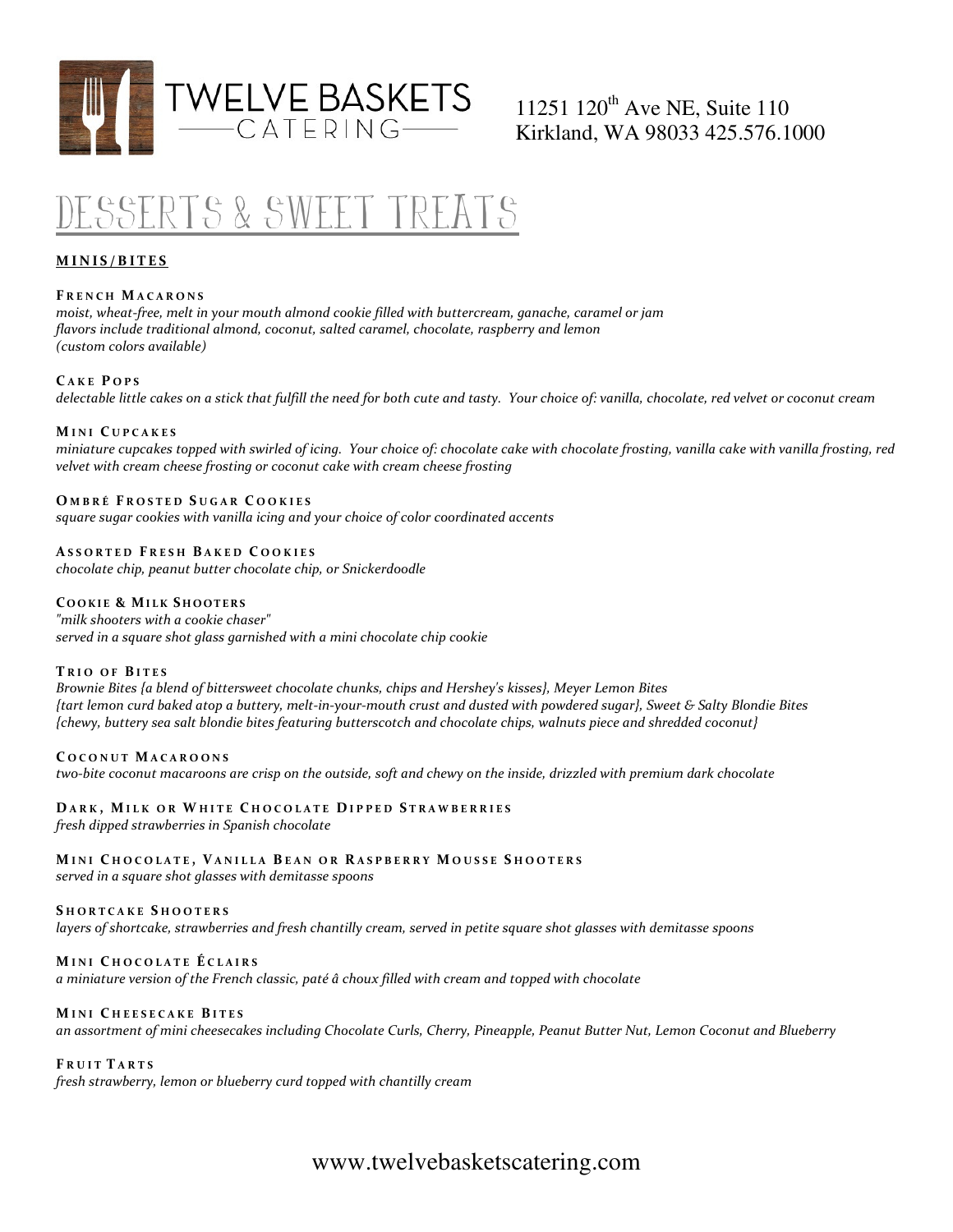

# 11251 120<sup>th</sup> Ave NE, Suite 110 Kirkland, WA 98033 425.576.1000

BERRY TARTLETS creamy vanilla custard in a buttery mini shell topped with a mix of fresh fruit and berries

APPLE PIE BITES sweet pie shell tartlets filled with tart apple cinnamon filling, topped with a brown sugar streusel

PECAN PIE BITES sweet pie shell tartlets filled with our whiskey pecan pie filling

RICE KRISPY LOLLIPOPS bite-sized rice krispy treats on lollipop sticks, rolled in the Chef's selection of toppings and served with fresh strawberries

# BARS/BROWNIES

DOUBLE CHOCOLATE CHUNK BROWNIES featuring a signature Callebaut and semi-sweet chocolate blend

TRADITIONAL LEMON BARS

tart lemon curd baked atop a buttery crust and dusted with powdered sugar

RASPBERRY MAZURKA BARS a rich buttery crust covered with raspberry jam and a crunchy flavorful topping

CHOCOLATE PEANUT BUTTER BARS soft, chewy peanut butter layer topped with dark chocolate ganache

#### **MAGIC BARS**

graham cracker crumble crust layered with chocolate chips, pecans and shredded coconut, all topped with a layer of rich caramel and drizzled with chocolate

OREO DREAM BARS six layers of white and dark chocolate, loaded with Oreo cookie pieces

B A K L A V A layers of phyllo dough filled with walnuts, spices and honey

# CAKES/PIES/CRISPS

HOMEMADE CRISPS boysenberry, apple, peach, cherry or blueberry crisps, served with freshly whipped cream

FRESH BAKED SEASONAL PIES served with freshly whipped cream

FLOURLESS CHOCOLATE TORTE a blend of four chocolates, finished with ganache (gluten-free)

MINI CAKES  $5''$  & 6" round cakes in your choice of flavor, decorated with vanilla butter cream frosting and color coordinated accents

CAKE FLAVORS: **vanilla**  $\sim$  classic fine crumb and buttery  $chocolate \sim dark$ , moist and rich red velvet  $\sim$  deep, red and moist with a hint of cocoa coconut cream ~ moist and creamy with deep coconut flavor

# www.twelvebasketscatering.com